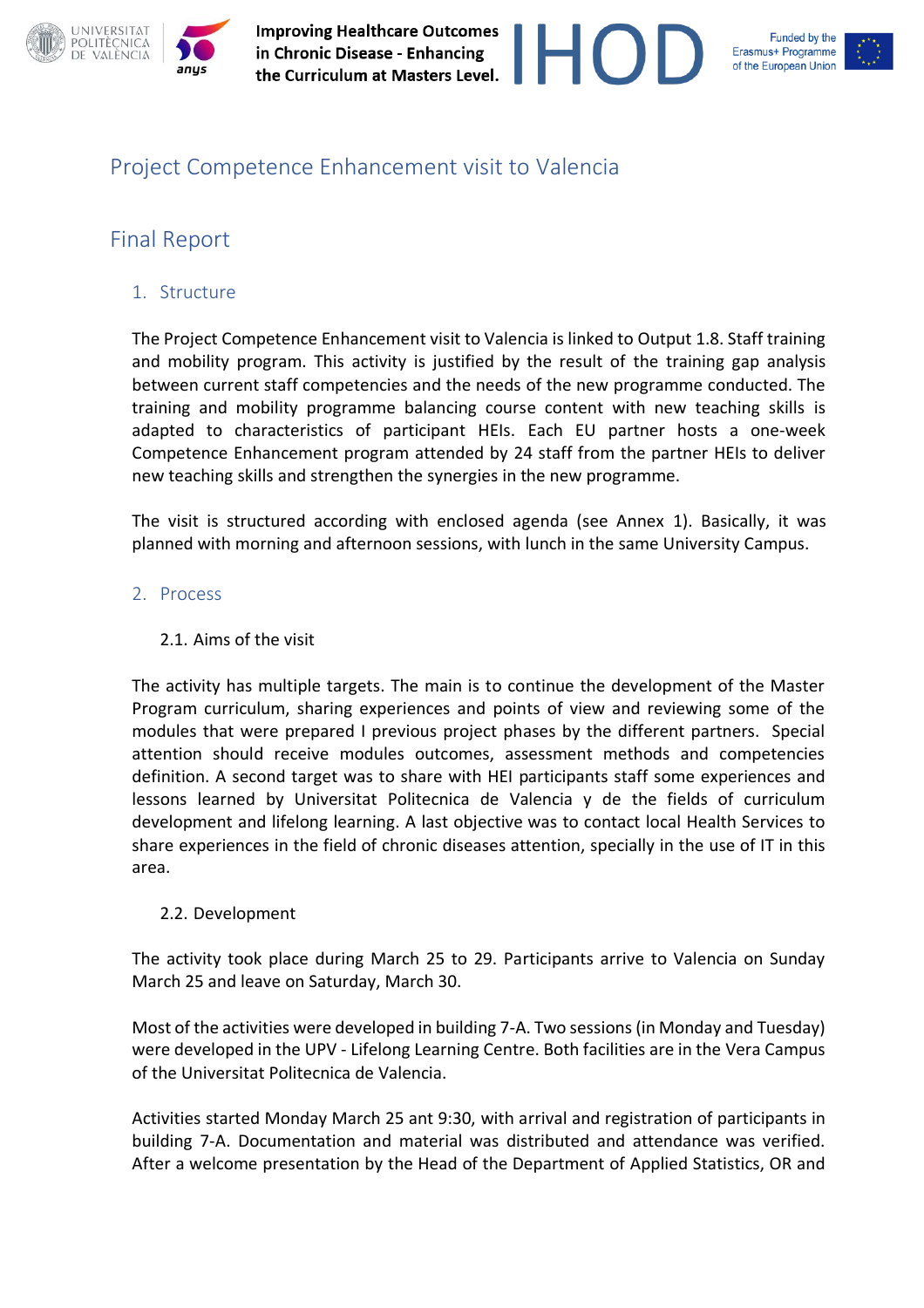



Quality, Dr Elena Vazquez, and by the local coordinator of IHOD Project, Dr Andrés Carrión, the first activity started following the Agenda (see Annex 5.1)

H

The rest of the days and activities were developed according the planned agenda, except that the visit to Hospital La Fe changed from Wednesday to Tuesday, forcing that part of the activities originally programmed for Tuesday move to the next day. Agenda in Annex (section 5.1) presents the initial structure of the activity.

During the activity days, lunches were taken in UPV students' restaurant, previously booked with this target.

Among the different activities, special mention should be made to the visit to Hospital La Fe. This visit was linked with the general subject of the project (Chronic diseases treatment management) and with the module "Health Informatics and Global Health". Staff personnel received us and present the Home Hospital approach applied to some chronic patients, thanks to the use of information technologies. As result of the visit, participant HEI received a proposal to participate in a study research about palliative care jointly with the corresponding Service in Hospital La Fe.

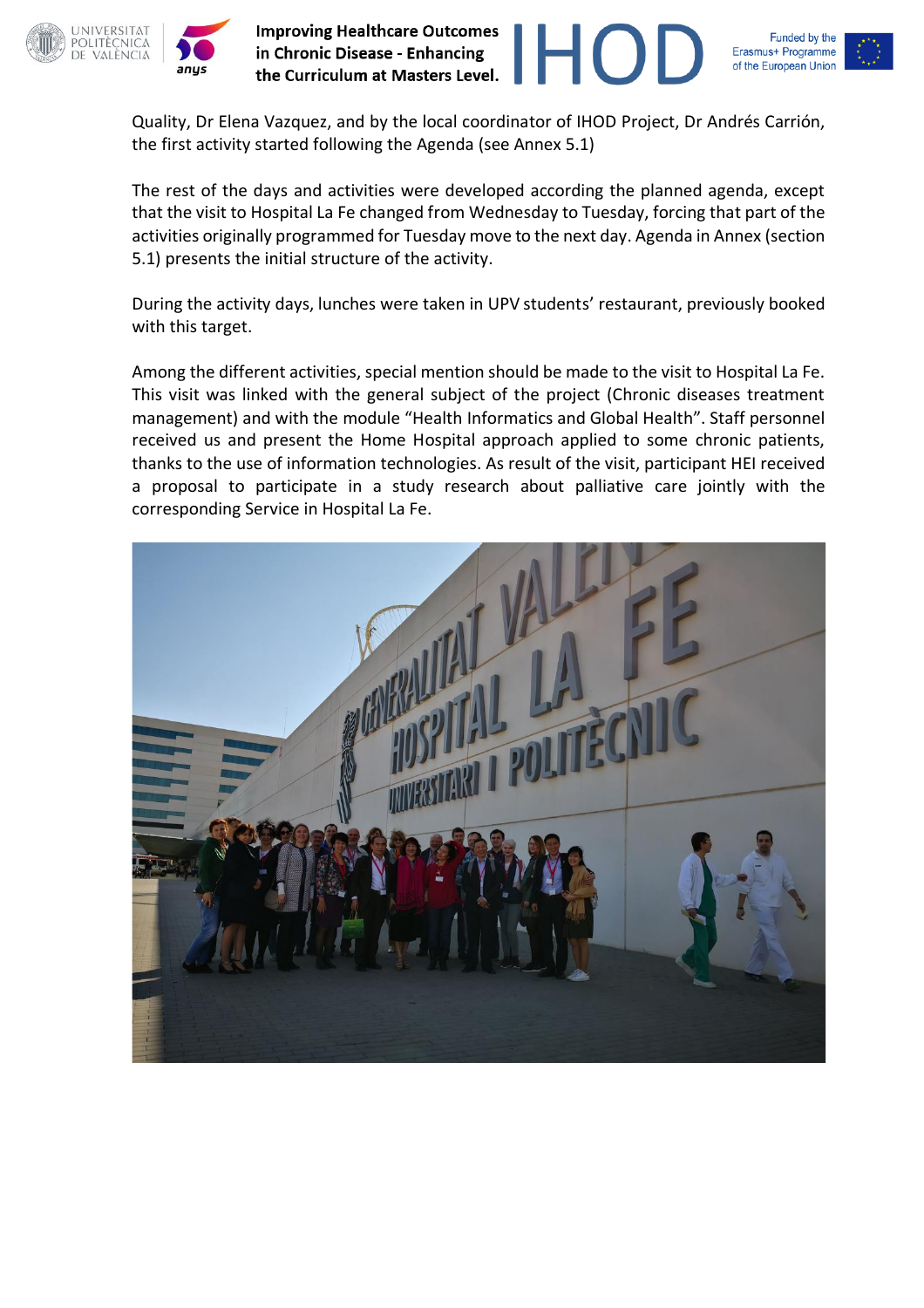



### 3. Outcomes

### 3.1. Programme Development

The local organizing team was formed by 5 persons, member of the Research Centre for Quality and Change Management (CQ). During the weeks before the visit, hotels, catering services, transport and venues were organized, as well as some basic consumables. In addition, participants received a temporal user id/password to allow internet access during the visit.

The initial agenda required adjustment, as the date for the visit to the Hospital La Fe was moved. The agenda enclosed in Annex 1 is the definitive one.

Finally, 22 persons from participant HEI's took part in the activity (see Annex 4). From the host institution (UPV) three persons were directly involved in coordinating and developing the activity. Other people from UPV participated in different specific lectures, cooperating in a relevant manner with the success of the visit (see Annex 5).

### 3.2. Quality planning and enhancement

At the end of the activity, a short survey was applied to participants, in order to have a feedback about the perceptions of participants in the development and results of the visit. The format for the survey is included in Annex 2.

As a short view of the opinion of participants, the mean value of question 1, about different aspects of the activity usefulness was about 8 over 10. The next figure presents the results obtained, in means, for the 15 items in Questionnaire.

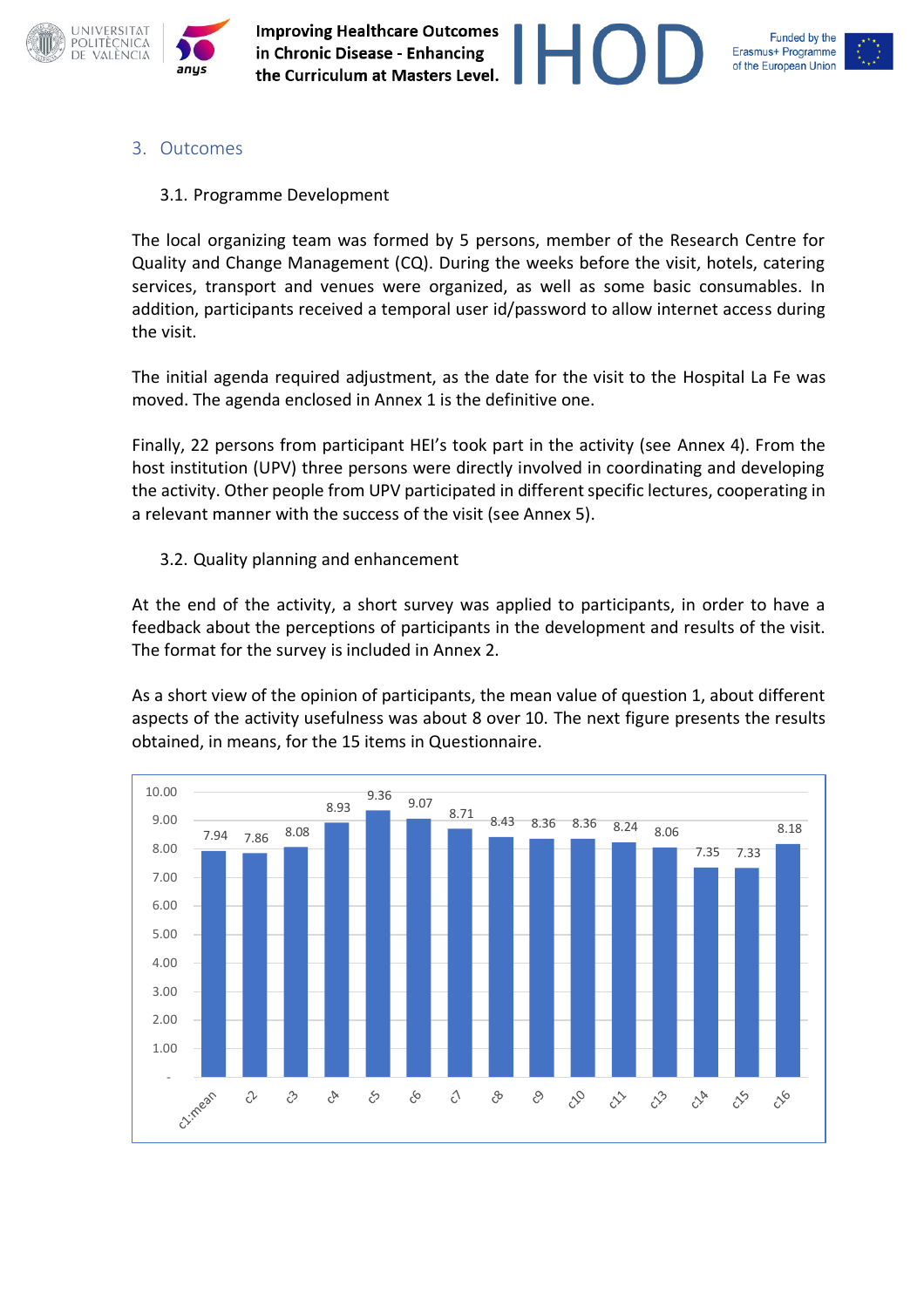

3.3. Dissemination and Exploitation

The activity generates some impact in the UPV, as lecturers from departments different to the participants in the project have collaborated with the activity and then knew about IHOD project.

 $HC$ 

One result of the activity, direct consequence of the visit to La Fe Hospital, is the invitation made by a research group of this hospital to participate in a research project. A copy of the invitations letter addressed to IHOD participants is include in Annex 3.

3.4. AOB

During the stay of partners' staff in Valencia, they had follow up meetings with the Project Coordinator, Prof. Mary Casey, to review different aspects of the project advance. This part of the activity has been reported in a separate document.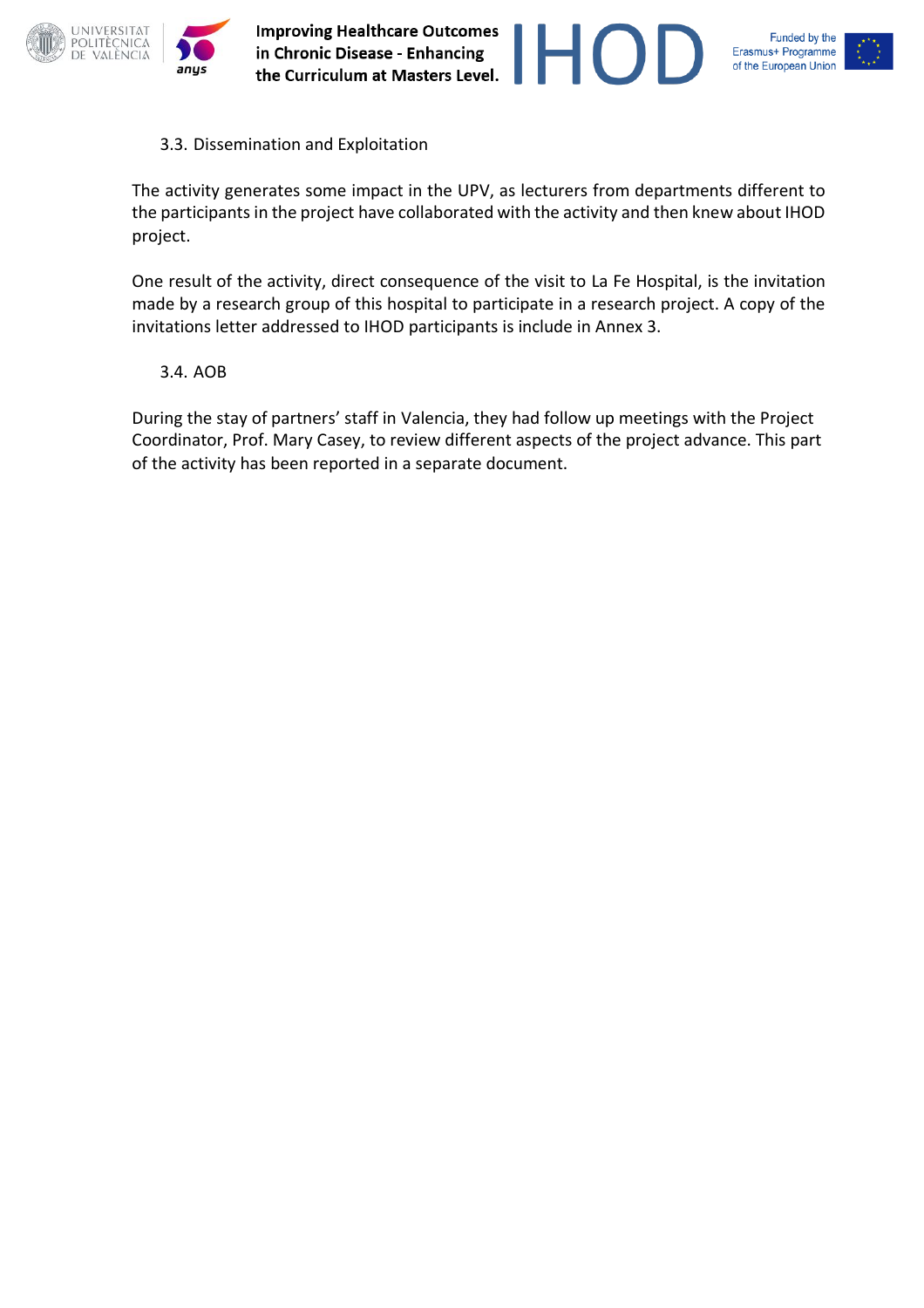

Improving Healthcare Outcomes<br>in Chronic Disease - Enhancing<br>the Curriculum at Masters Level. **Improving Healthcare Outcomes** 







#### Annexes

Annex 1. Agenda

Annex 2. Questionnaire

Annex 3. Invitation letter by La Fe Hospital

Annex 4. List of participants

Annex 5. List of UPV staff involved in the project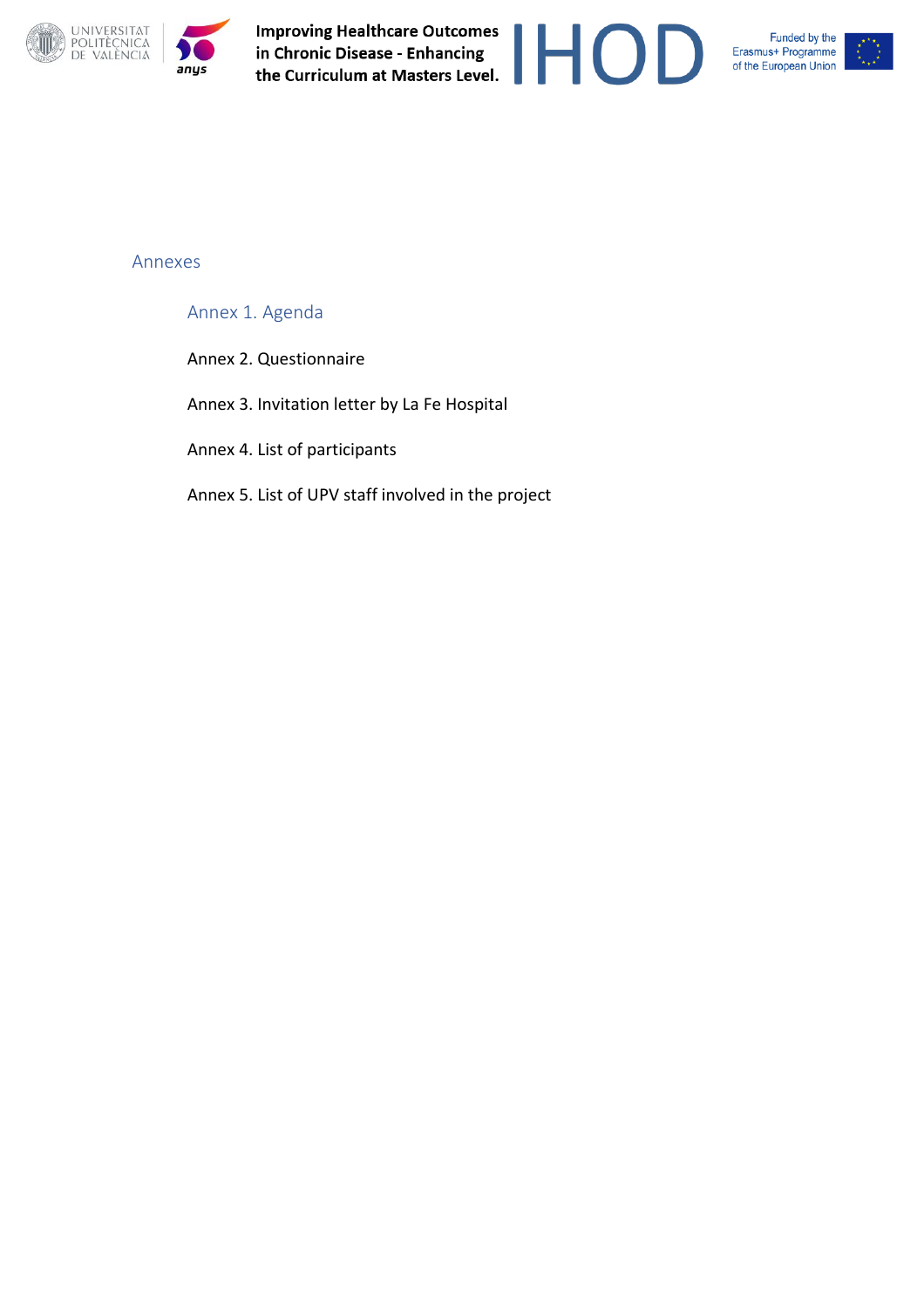





| Monday, 25 March 2019 |                                                                                                                                                  |  |  |  |
|-----------------------|--------------------------------------------------------------------------------------------------------------------------------------------------|--|--|--|
| $9.30 - 10.15$        | Registration                                                                                                                                     |  |  |  |
|                       | Assembly Hall. Departament of Applied Statistics and Operational<br>Research and Quality - UPV (7A building, ground floor)                       |  |  |  |
| 10.15 - 10.45         |                                                                                                                                                  |  |  |  |
|                       | Wellcome by Prof. Dr. Elena Vázquez.<br>Head of the Departament of Applied Statistics and Operational<br>Research and Quality.                   |  |  |  |
|                       | Seminar Vicente Carot. Departament of Applied Statistics and<br>Operational Research and Quality - UPV (7A building, 3rd floor)                  |  |  |  |
| $11.00 - 11.45$       | <b>Coffee break</b><br>Ground floor, 7A building                                                                                                 |  |  |  |
| $12.00 - 13.30$       | Keynote by Dr. Patricio Montesinos<br>"Frontiers In Innovation and learning"<br>Assembly Hall. Departament of Applied Statistics and Operational |  |  |  |
|                       | Research and Quality - UPV (7A building, ground floor)                                                                                           |  |  |  |
| $13.30 - 15.00$       | Lunch<br>Cafetería El Trinquet (9D building)                                                                                                     |  |  |  |
| $15.15 - 16.00$       | <b>Visit to the UPV Campus</b>                                                                                                                   |  |  |  |
|                       | Starting point: Assembly Hall. Departament of Applied Statistics<br>and Operational Research and Quality - UPV (7A building,<br>ground floor)    |  |  |  |
| $16.00 - 17.00$       | Keynote by Prof. Dr. Elena Vazquez and Prof. Dr. Andrés Carrión                                                                                  |  |  |  |
|                       | Curriculum development elements. A practical overview.                                                                                           |  |  |  |
|                       | Assembly Hall. Departament of Applied Statistics and Operational<br>Research and Quality - UPV (7A building, ground floor)                       |  |  |  |

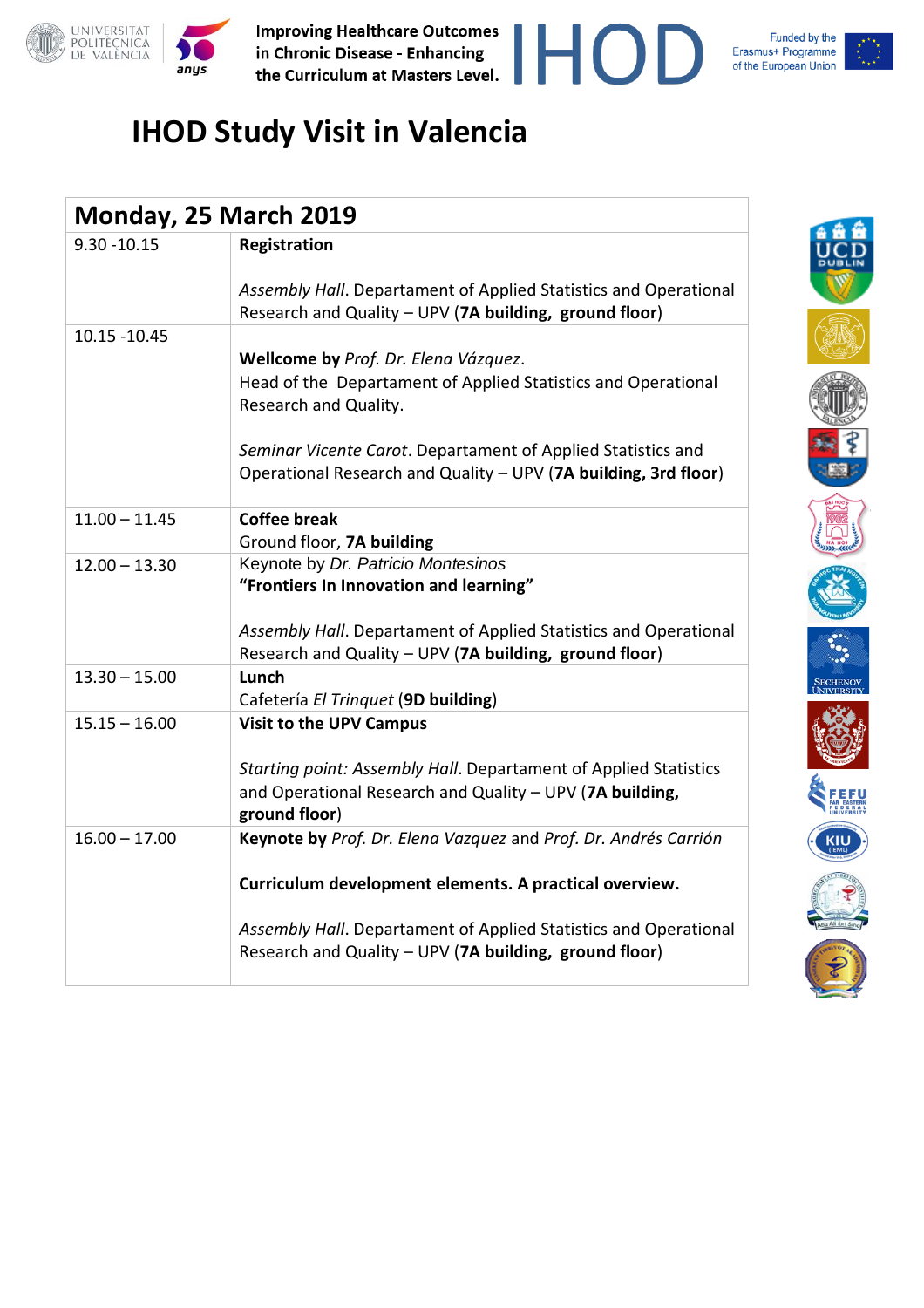





| Tuesday, 26 March 2019 |                                                                                                                                |
|------------------------|--------------------------------------------------------------------------------------------------------------------------------|
| $9.00 - 10.30$         | Keynote by Dr. Patricio Montesinos                                                                                             |
|                        | "Frontiers in Innovation and learning"                                                                                         |
|                        | Assembly Hall. Departament of Applied Statistics and Operational                                                               |
|                        | Research and Quality - UPV (7A building, ground floor)                                                                         |
| $10.30 - 11.00$        | Coffee break                                                                                                                   |
|                        | Ground floor, 7A building                                                                                                      |
| $12.00 - 13.30$        | Visit to La Fe Hospital                                                                                                        |
| $13.30 - 15.00$        | Lunch                                                                                                                          |
|                        | Cafetería El Trinquet (9D building)                                                                                            |
| $15.15 - 17.00$        | Workshop, moderated by Prof. Dr. Andrés Carrión                                                                                |
|                        | "Engage in the process of creating learning outcomes for at least<br>three of the IHOD modules (I): Leadership and Management" |
|                        | Assembly Hall. Departament of Applied Statistics and Operational                                                               |
|                        | Research and Quality - UPV (7A building, ground floor)                                                                         |
|                        | 0r                                                                                                                             |
|                        | Lab B. Departament of Applied Statistics and Operational<br>Research and Quality - UPV (7A building, basement)                 |

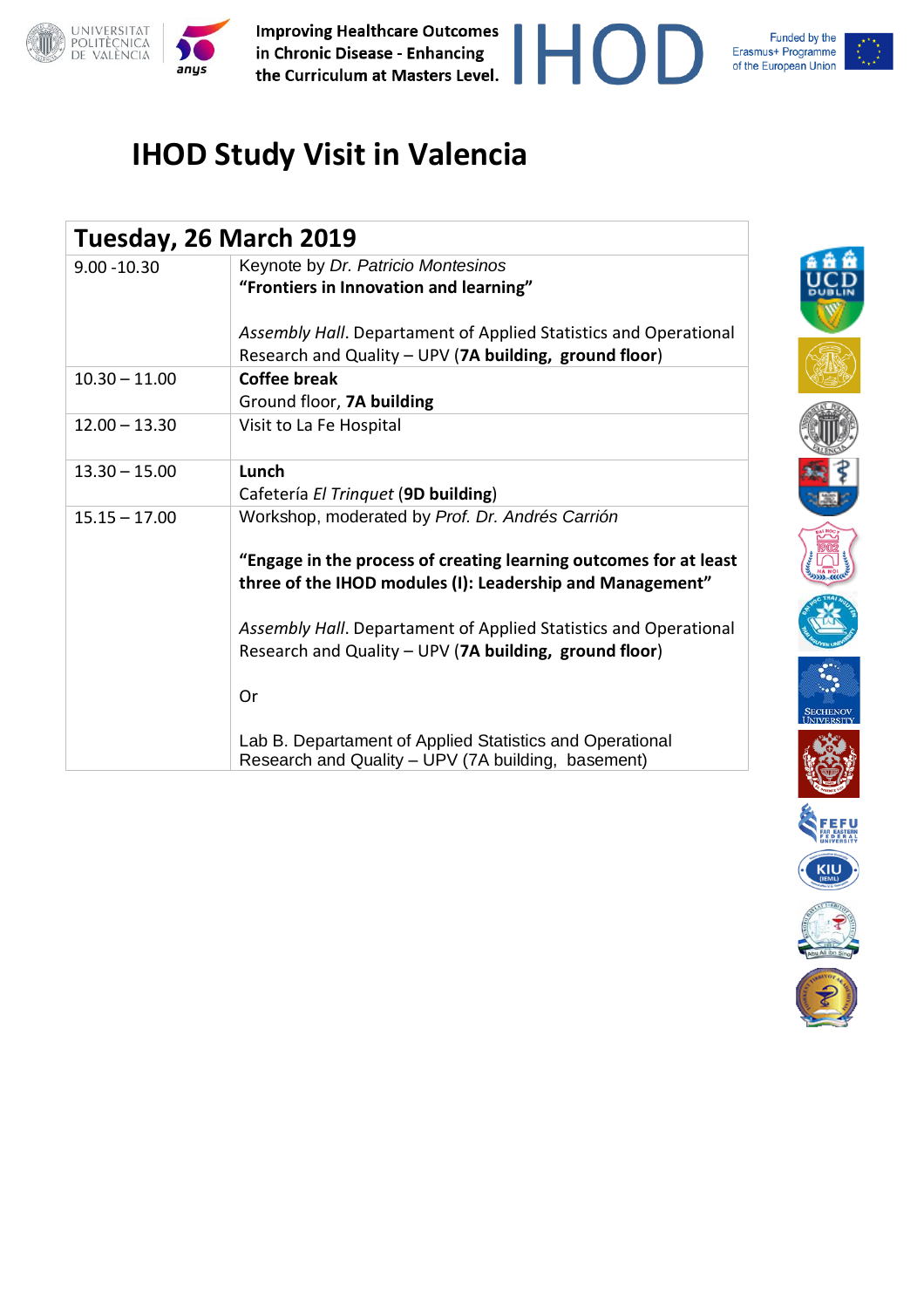





| Wendesday, 27 March 2019 |                                                                                                                                                      |  |  |
|--------------------------|------------------------------------------------------------------------------------------------------------------------------------------------------|--|--|
| $9.00 - 10.30$           | Workshop, moderated by Prof. Dr. Andrés Carrión                                                                                                      |  |  |
|                          | "Learning Outcomes for some draft modules of the IHOD<br>master curriculum"                                                                          |  |  |
|                          | Lab B. Departament of Applied Statistics and Operational                                                                                             |  |  |
|                          | Research and Quality - UPV (7A building, basement)                                                                                                   |  |  |
| $10.30 - 11.00$          | <b>Coffee break</b>                                                                                                                                  |  |  |
|                          | Ground floor, 7A building                                                                                                                            |  |  |
| $12.00 - 13.30$          | Workshop, moderated by Prof. Dr. Andrés Carrión                                                                                                      |  |  |
|                          | "Learning Outcomes for some draft modules of the IHOD<br>master curriculum"                                                                          |  |  |
|                          | Lab B. Departament of Applied Statistics and Operational                                                                                             |  |  |
|                          | Research and Quality - UPV (7A building, basement)                                                                                                   |  |  |
| $13.30 - 15.00$          | Lunch                                                                                                                                                |  |  |
|                          | Cafetería El Trinquet (9D building)                                                                                                                  |  |  |
| $15.15 - 17.00$          | Workshop, moderated by Prof. Dr. Elena Vazquez                                                                                                       |  |  |
|                          | "Engage in the process of creating learning outcomes for at<br>least three of the IHOD modules (II): Health Informatics and<br><b>Global Health"</b> |  |  |
|                          | Lab B. Departament of Applied Statistics and Operational<br>Research and Quality - UPV (7A building, basement)                                       |  |  |

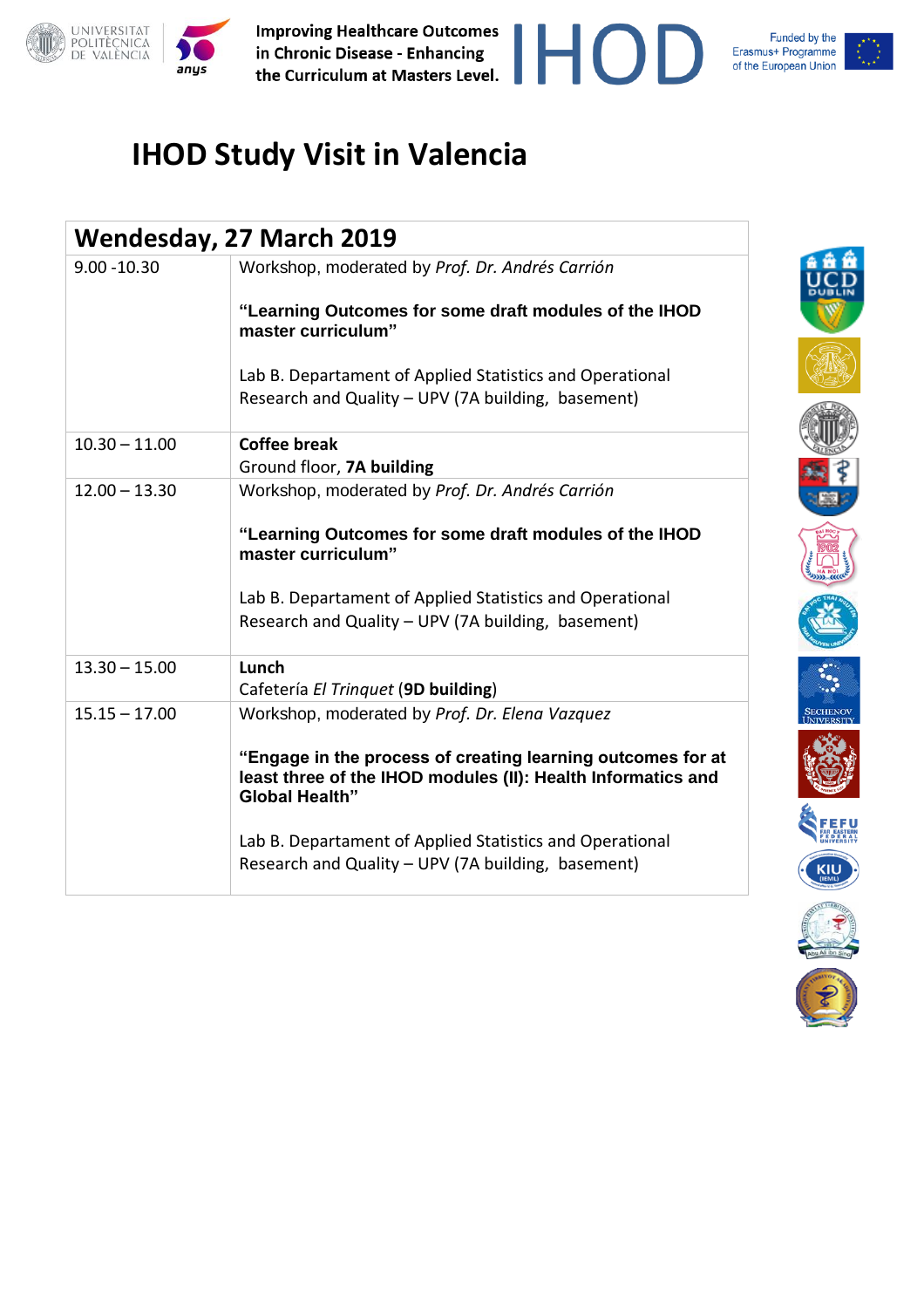



| Thursday, 28 March 2019 |                                                                                                                                                                                                                                                                                                                                       |  |  |  |
|-------------------------|---------------------------------------------------------------------------------------------------------------------------------------------------------------------------------------------------------------------------------------------------------------------------------------------------------------------------------------|--|--|--|
| $9.00 - 10.30$          | Workshop, moderated by Prof. Dr. Suitberto Cabrera<br>"Engage in the process of creating learning outcomes for at least<br>three of the IHOD modules (III): Biostatics and Methods of<br>Investigation"<br>Assembly Hall. Departament of Applied Statistics and Operational<br>Research and Quality - UPV (7A building, ground floor) |  |  |  |
| $10.30 - 11.00$         | <b>Coffee break</b><br>Ground floor, 7A building                                                                                                                                                                                                                                                                                      |  |  |  |
| $12.00 - 13.30$         | Workshop, moderated by Prof. Dr. Andrés Carrión                                                                                                                                                                                                                                                                                       |  |  |  |
|                         | "Design an appropriate assessment for one module on IHOD:<br>Module Health Informatics and Global Health"                                                                                                                                                                                                                             |  |  |  |
|                         | Assembly Hall. Departament of Applied Statistics and Operational<br>Research and Quality - UPV (7A building, ground floor)                                                                                                                                                                                                            |  |  |  |
| $13.30 - 15.00$         | Lunch<br>Cafetería El Trinquet (9D building)                                                                                                                                                                                                                                                                                          |  |  |  |
| $15.15 - 17.00$         | Workshop, moderated by Prof. Dr. Andrés Carrión                                                                                                                                                                                                                                                                                       |  |  |  |
|                         | "Design an appropriate assessment for one module on IHOD:<br><b>Module Leadership and Management"</b>                                                                                                                                                                                                                                 |  |  |  |
|                         | Assembly Hall. Departament of Applied Statistics and Operational<br>Research and Quality - UPV (7A building, ground floor)                                                                                                                                                                                                            |  |  |  |
|                         | Or                                                                                                                                                                                                                                                                                                                                    |  |  |  |
|                         | Lab B. Departament of Applied Statistics and Operational<br>Research and Quality - UPV (7A building, basement)                                                                                                                                                                                                                        |  |  |  |

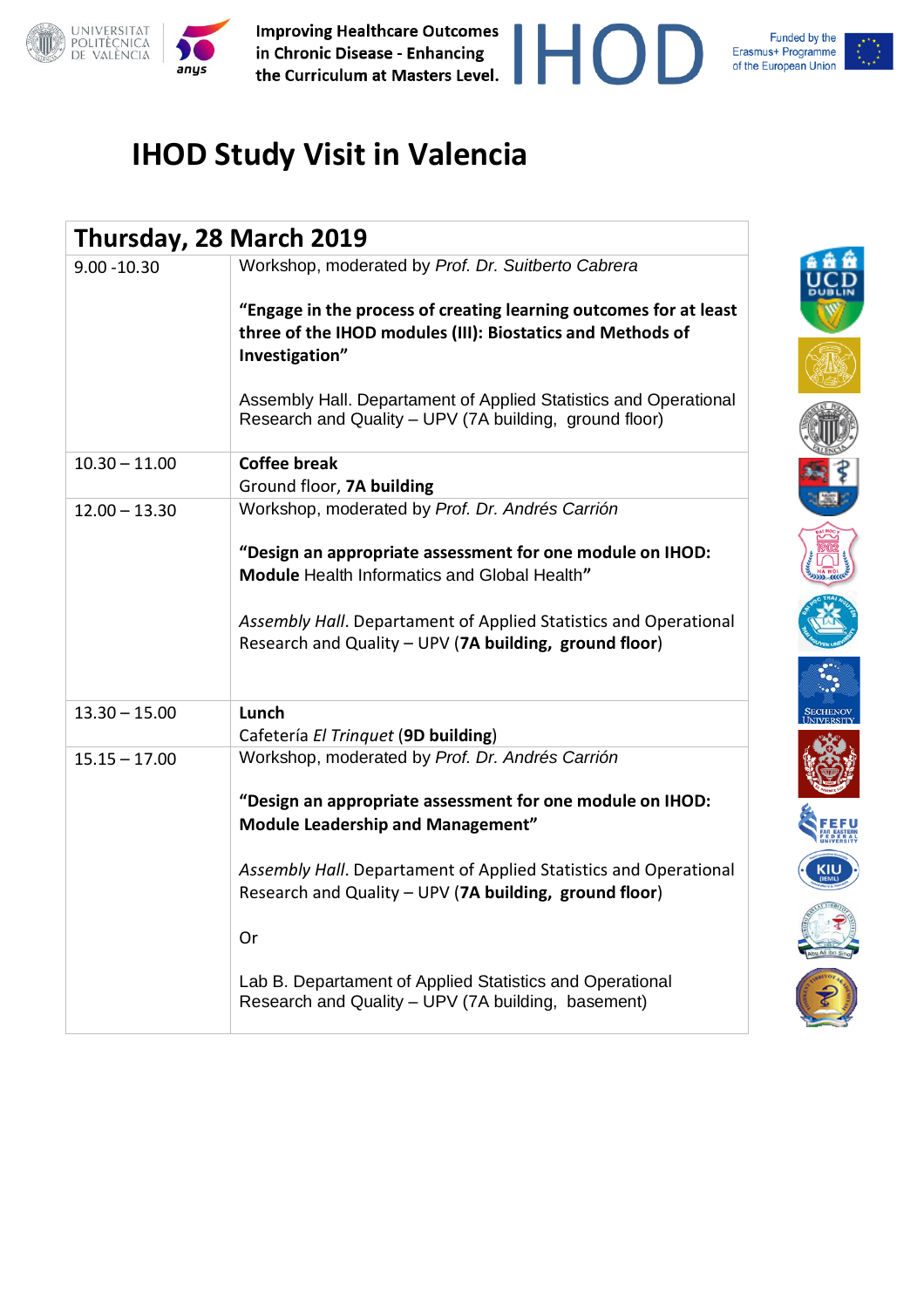

Funded by the Erasmus+ Programme of the European Union

FEFU

**KIU** 

| Friday, 29 March 2019 |                                                                                                                                                                                                                                                                                                                                                                                                     |  |  |  |
|-----------------------|-----------------------------------------------------------------------------------------------------------------------------------------------------------------------------------------------------------------------------------------------------------------------------------------------------------------------------------------------------------------------------------------------------|--|--|--|
| $9.15 - 10.30$        | Keynote by Prof. Dr. Vicente Traver<br>ITACA Institute of Information and Communications Technology<br>(ICT)<br>"Development and evaluation of integrated management model<br>for chronic disease supported in the information technology and<br>communication"<br>Classroom Seminario. Departament of Applied Statistics and<br>Operational Research and Quality - UPV (7A building, ground floor) |  |  |  |
| $10.30 - 11.00$       | <b>Coffee break</b><br>Ground floor, 7A building                                                                                                                                                                                                                                                                                                                                                    |  |  |  |
| $11.00 - 12.00$       | Keynote by Prof. Dr. José Manuel Prats<br>Group of Multivariate Statistical Engineering (GIEM)<br>"Multivariate image analysis: a review and applications"<br>Classroom Seminario. Departament of Applied Statistics and<br>Operational Research and Quality - UPV (7A building, ground floor)                                                                                                      |  |  |  |
| $12.00 - 13.30$       | Workshop, moderated by Prof. Dr. Elena Vazquez<br>Revise and submit complete module descriptors. Module Leadership<br>and Management<br>Classroom Seminario. Departament of Applied Statistics and<br>Operational Research and Quality - UPV (7A building, ground floor)                                                                                                                            |  |  |  |
| $13.30 - 15.00$       | Lunch<br>Cafetería El Trinquet (9D building)                                                                                                                                                                                                                                                                                                                                                        |  |  |  |
| $15.15 - 17.00$       | Workshop, moderated by Prof. Dr. Suitberto Cabrera<br>Revise and submit complete module descriptors. Module Health<br><b>Informatics and Global Health</b><br>Classroom Seminario. Departament of Applied Statistics and<br>Operational Research and Quality - UPV (7A building, ground floor)                                                                                                      |  |  |  |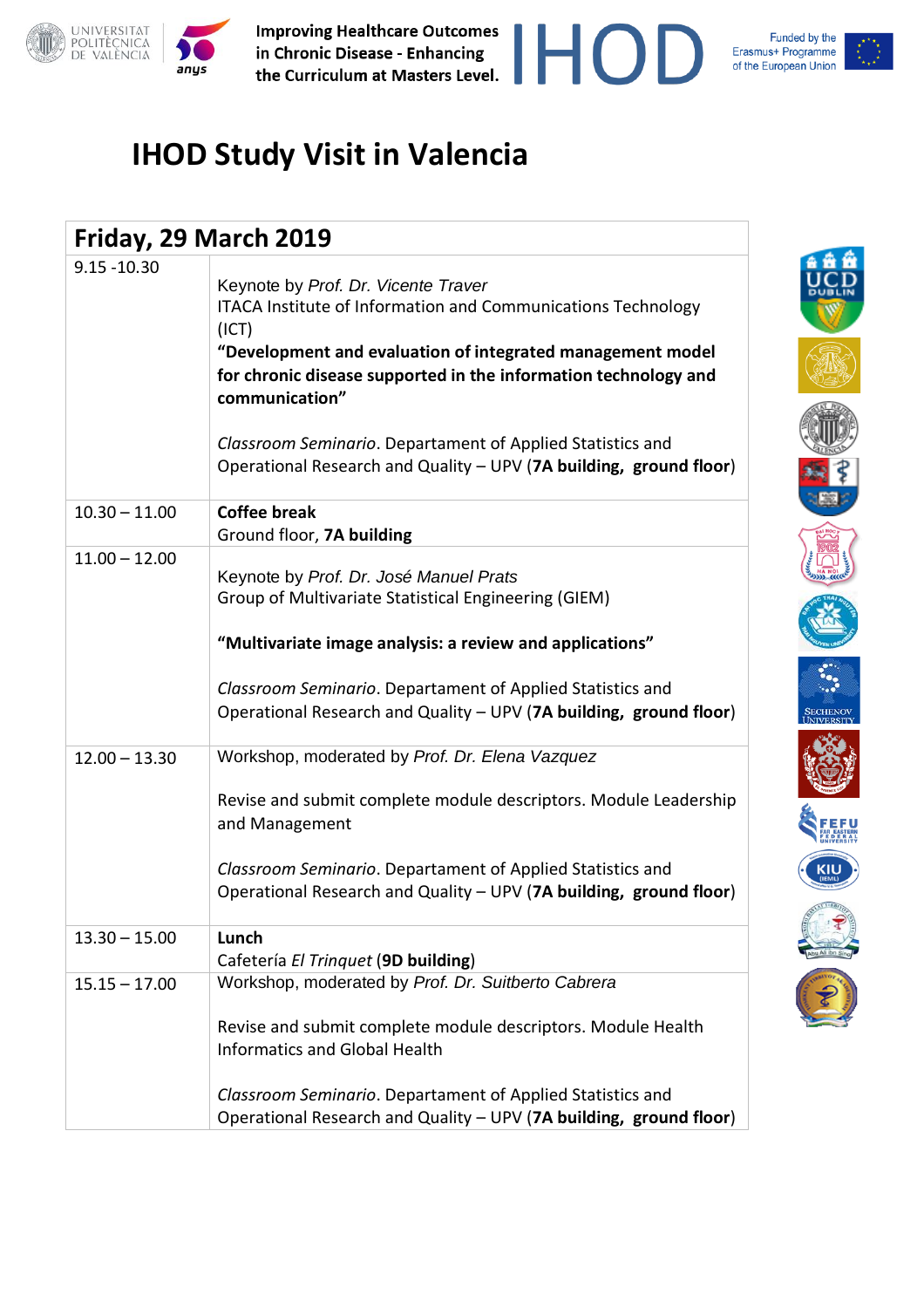



Annex 2. Questionnaire

**IHOD** 

Funded by the Erasmus+ Programme of the European Union



### ACTIVITY EVALUATION QUESTIONNAIRE

**Erasmus + IHOD project "Improving Healthcare Outcomes in Chronic Disease – Enhancing the Curriculum at Masters level",**

# **Study Visit to Universitat Politecnica de Valencia WP1 output number**

### *Universitat Politecnica de Valencia March 25-29, 2019*

*PLEASE UPDATE ACCORDING TO YOUR NEEDS (SECTION 1!)*

### **Note: Rank 1 stands for bad/not at all, and number 10 for excellent/in a high degree**

1. Please rank each of the major topics of the Training Course topics by their *usefulness* to you.

|                  | <b>Course topics or activities</b>                    |
|------------------|-------------------------------------------------------|
| Rank             |                                                       |
|                  |                                                       |
| from $1$ to $10$ |                                                       |
|                  | 1. Introduction to the course                         |
|                  | 2. Course work on health project development          |
|                  | 3. Group reports on health project                    |
|                  | 4. Introduction to the University library             |
|                  | 5. Introduction and visit to University Hospital      |
|                  | 5. Core course topics: Health Economics               |
|                  | 6. Core course topics: Main concepts of Public Health |
|                  | 6. Core course topics: Public Health and Health Care  |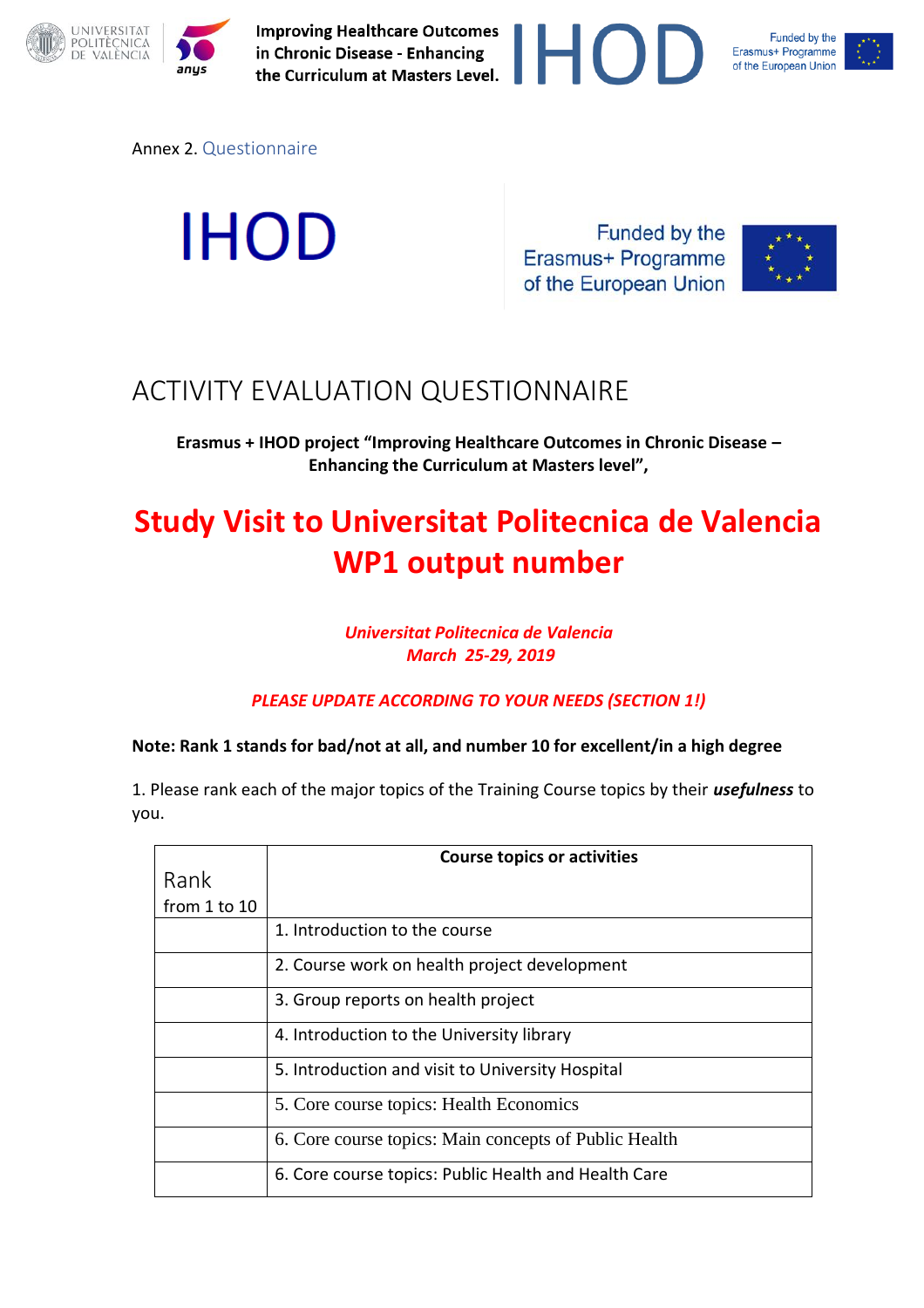

anys







| 8. Core course topics: Health Law and Ethics      |
|---------------------------------------------------|
| 9. Core course topics: Health Policy and Strategy |
| 10. Core course topics: Leadership in Health Care |

Please, circle the number, which you consider nearest to your opinion. **Number 1 stands for bad, and number 9 for excellent degree.**

2. What is your general opinion about the course?

|                                                                                                                                                                     | $\mathbf{1}$ | $\mathbf{2}^{\prime}$ |                                                                    |   | 3 4 5 6 |   | $\overline{7}$ | 8 | 9 | 10 |
|---------------------------------------------------------------------------------------------------------------------------------------------------------------------|--------------|-----------------------|--------------------------------------------------------------------|---|---------|---|----------------|---|---|----|
| 3. What is your general opinion about the course organisation and management?                                                                                       |              |                       |                                                                    |   |         |   |                |   |   |    |
|                                                                                                                                                                     |              |                       | 1 2 3 4 5 6 7 8                                                    |   |         |   |                |   | 9 | 10 |
| 4. What is your general opinion about the university and course environment?                                                                                        |              |                       |                                                                    |   |         |   |                |   |   |    |
|                                                                                                                                                                     |              |                       | $1 \qquad 2 \qquad 3 \qquad 4 \qquad 5 \qquad 6 \qquad 7 \qquad 8$ |   |         |   |                |   | 9 | 10 |
| 5. What is your opinion about European cultural experiences (new knowledge, places,<br>traditions, practices) you were exposed to ad you acquired during your stay? |              |                       |                                                                    |   |         |   |                |   |   |    |
|                                                                                                                                                                     |              |                       | 1 2 3 4 5 6 7 8                                                    |   |         |   |                |   | 9 | 10 |
| 6. In your judgement, how important were the international dimensions in this course?                                                                               |              |                       |                                                                    |   |         |   |                |   |   |    |
|                                                                                                                                                                     |              |                       | $1 \qquad 2 \qquad 3 \qquad 4 \qquad 5 \qquad 6 \qquad 7 \qquad 8$ |   |         |   |                |   | 9 | 10 |
| 7. In your judgement, how important were the global dimensions in this course?                                                                                      |              |                       |                                                                    |   |         |   |                |   |   |    |
|                                                                                                                                                                     |              |                       | $1$ 2 3 4 5 6                                                      |   |         |   | 7              | 8 | 9 | 10 |
| 8. Has the course given you new understanding about the role of public health in tackling<br>health problems related to chronic diseases?                           |              |                       |                                                                    |   |         |   |                |   |   |    |
|                                                                                                                                                                     |              |                       | 1 2 3 4 5 6 7 8                                                    |   |         |   |                |   | 9 | 10 |
| 9. Have the workshops given you an action orientation to work in the field of health sector<br>and workforce development?                                           |              |                       |                                                                    |   |         |   |                |   |   |    |
|                                                                                                                                                                     |              |                       | 1 2 3 4 5 6 7 8 9                                                  |   |         |   |                |   |   | 10 |
| 10. Have the workshops given you new attitudes to work in the field of health sector and<br>workforce development?                                                  |              |                       |                                                                    |   |         |   |                |   |   |    |
|                                                                                                                                                                     | $\mathbf{1}$ | $\overline{2}$        | 3                                                                  | 4 | 5       | 6 | 7              | 8 | 9 | 10 |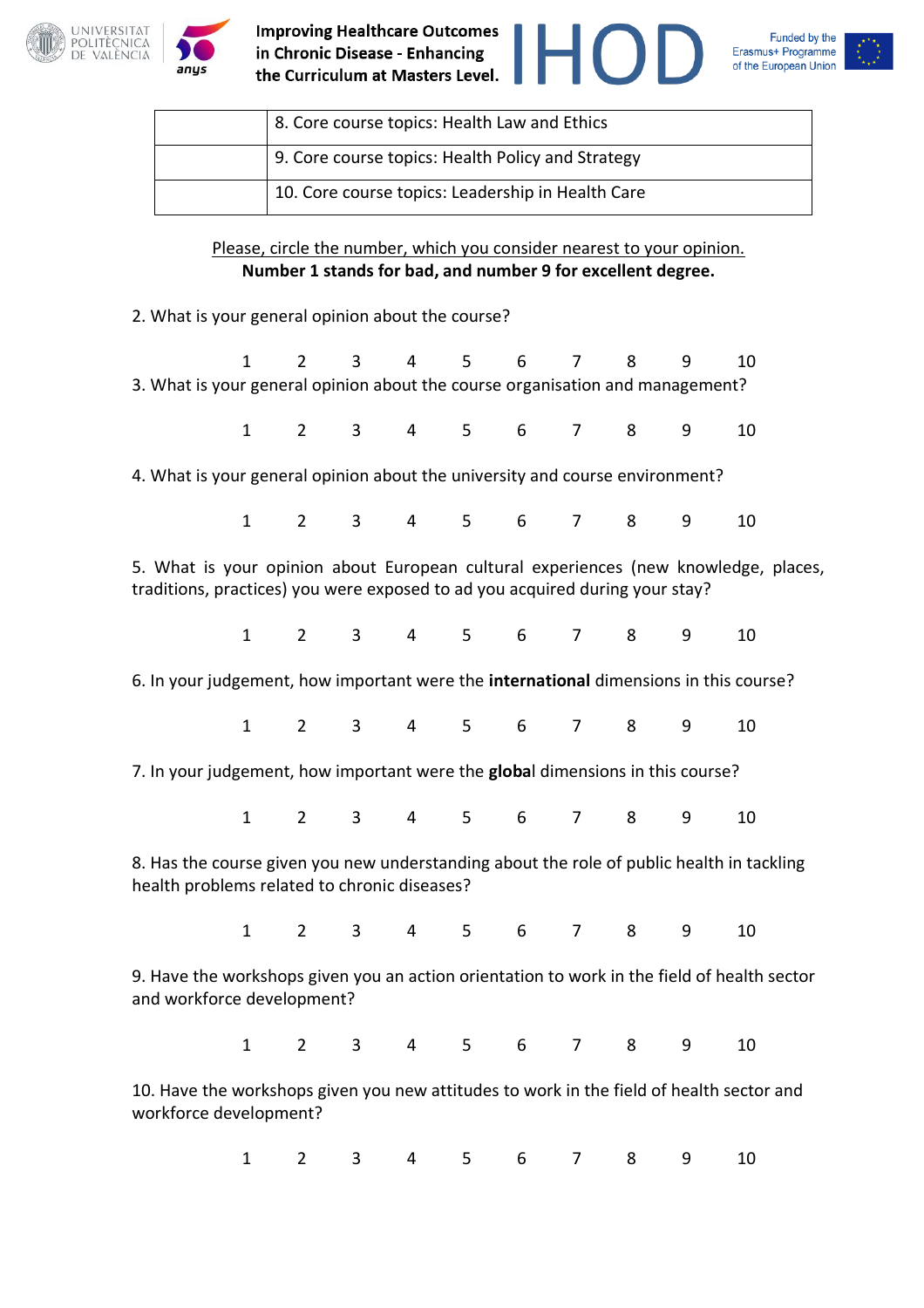

17. Please comment on what you liked in the course - what you thought were the strengths, and advantages of the course?

18. Please comment on any weaknesses you thought the course may have and how to improve on them?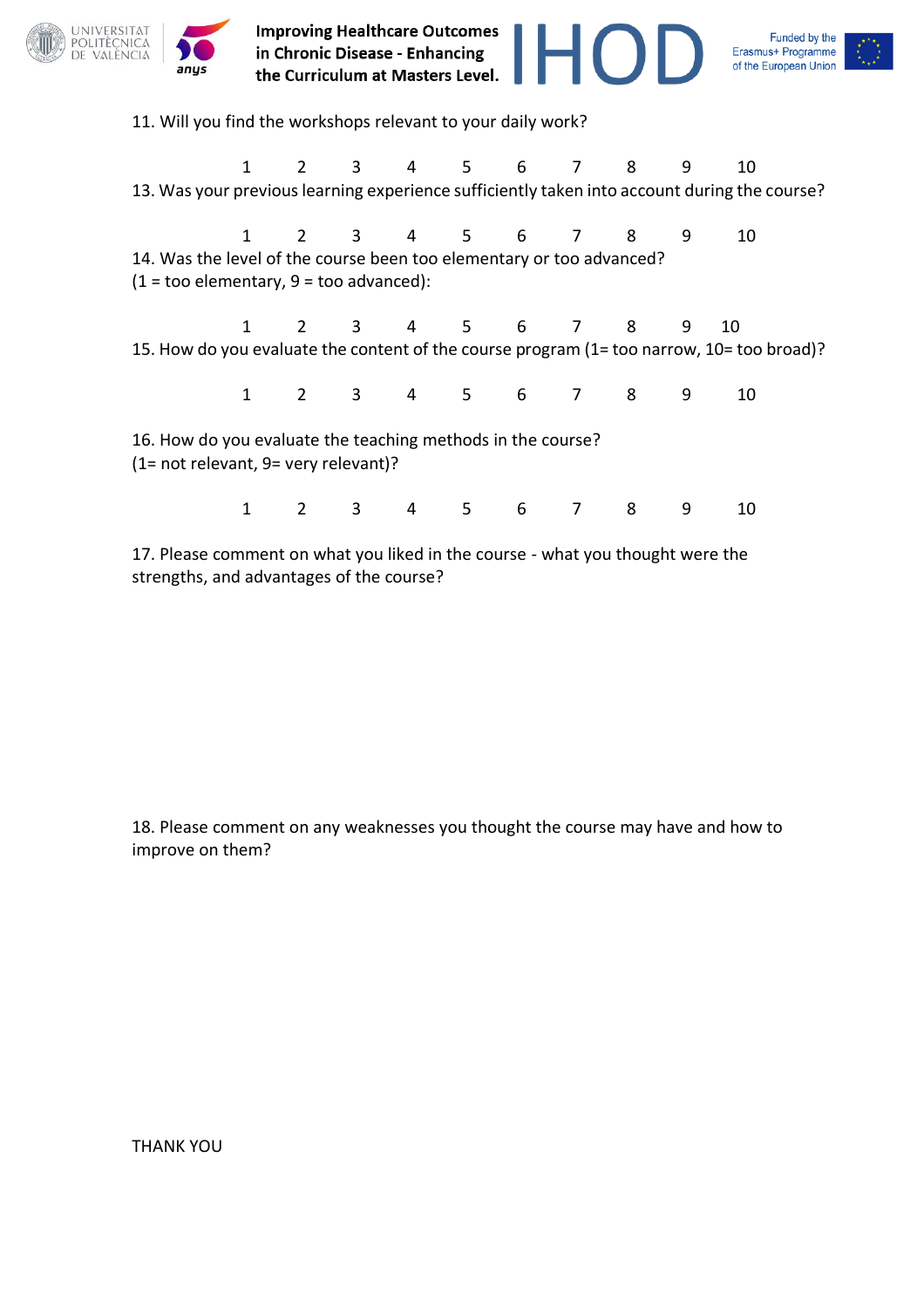

#### Funded by the Erasmus+ Programme of the European Union

#### Annex 3. Invitation letter by La Fe Hospital

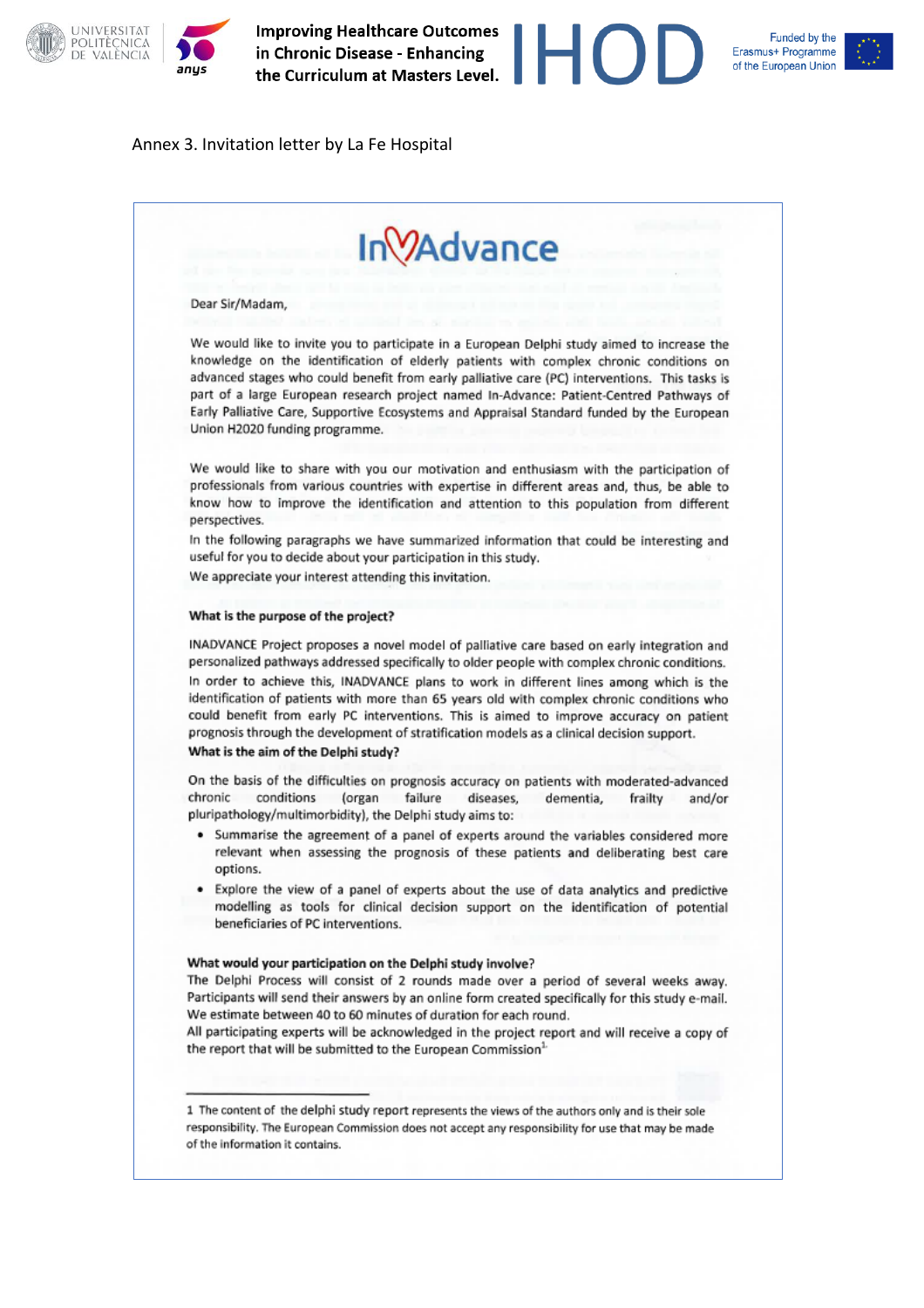





#### Confidentiality

No personal information will be collected and survey responses will be collated anonymously. All responses received in the study will be strictly confidential, and your identity will not be divulged. Direct quotes to free-text answers may be used as part of the study report or later Delphi iterations, but these will be not be traceable to any participants. Anyway, if you have further doubts about data storage or process do not hesitate to contact Soledad Giménez (gimenez\_sol@gva.es).

#### What do I do now?

If you agree, please inform the person who has introduced you to this collaboration purpose and contact us (Soledad Giménez, gimenez\_sol@gva.es). Please, indicate you have given the consent to participate and describe briefly your professional profile.

If you think that any known expert will be of interest for our study, please, let us know by providing their contact details (preferably public contact details). We will just inform him/her about the research and their willingness to contribute to the study, respecting EU data protection regulation.

We appreciate your interest for reading taking this information, we sincerely hope you decide to participate. If you have any questions or concerns please do not hesitate to contact us.

Best regards,

Sole Giménez ¢ampos (<a>[20]</a>simenez\_sol@gva.es; <sup><a><a></sup> 961 24 40 00 Ext: 411447</a>)</a>

Nurse. Support staff on the Research Unit in ICT applied to reengineering socio-sanitary process. Health Research Institute Hospital La Fe.

on behalf of Bernardo Valdivieso Martínez coordinator of the Image and Technologies applied to Health and leader of Research Unit in ICT applied to reengineering socio-sanitary process. Health Research Institute Hospital La Fe.



This project has received funding from the European Union's Horizon 2020 research and innovation programme under grant agreement No 825750.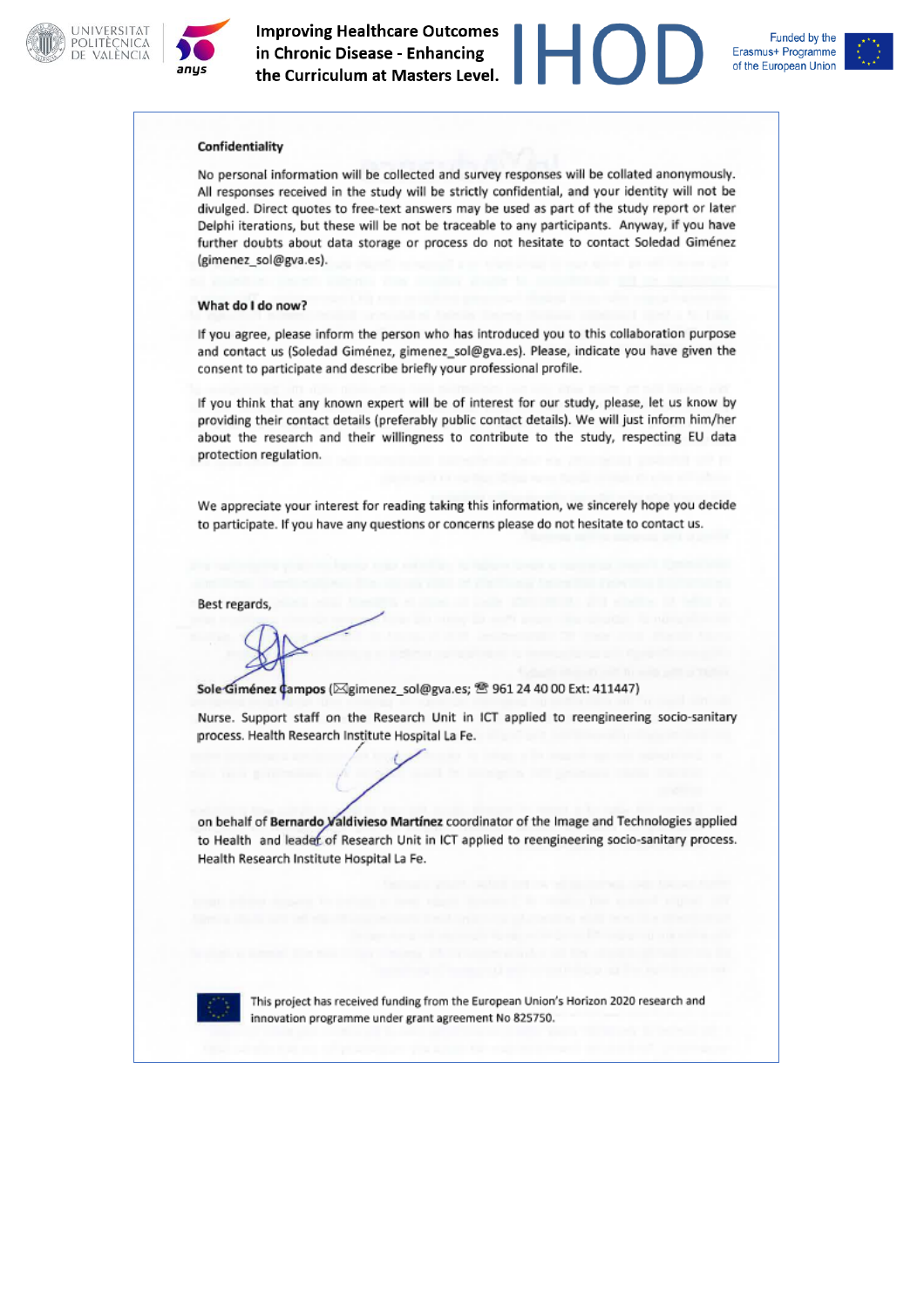





### Annex 4. Partners' staff participants

| <b>No</b>      | <b>Family name and first</b><br>name | Institute                        |
|----------------|--------------------------------------|----------------------------------|
| $\mathbf{1}$   | Nguyen Van Son                       | Thai Nguyen Medical University   |
| $\overline{2}$ | Dang Thi Thanh Huong                 | Thai Nguyen Medical University   |
| 3              | Hac Van Vinh                         | Thai Nguyen Medical University   |
| $\overline{4}$ | Aydar Bagautdinov                    | Kazan Innovative University      |
| 5              | Nelia Mukhametkhanova                | Kazan Innovative University      |
| 6              | Regina Safina                        | Kazan Innovative University      |
| $\overline{7}$ | Doan Quoc Hung                       | Hanoi Medical University         |
| 8              | Nguyen Thi Thuy Hanh                 | Hanoi Medical University         |
| 9              | Le Thi Ngoc Anh                      | Hanoi Medical University         |
| 10             | Vu Thi Huong Lan                     | Hanoi Medical University         |
| 11             | Nataliya Ekkert                      | Sechenov University              |
| 12             | Olga Sadkovaya                       | Sechenov University              |
| 13             | <b>Maksud Tairov</b>                 | <b>Bukhara Medical Institute</b> |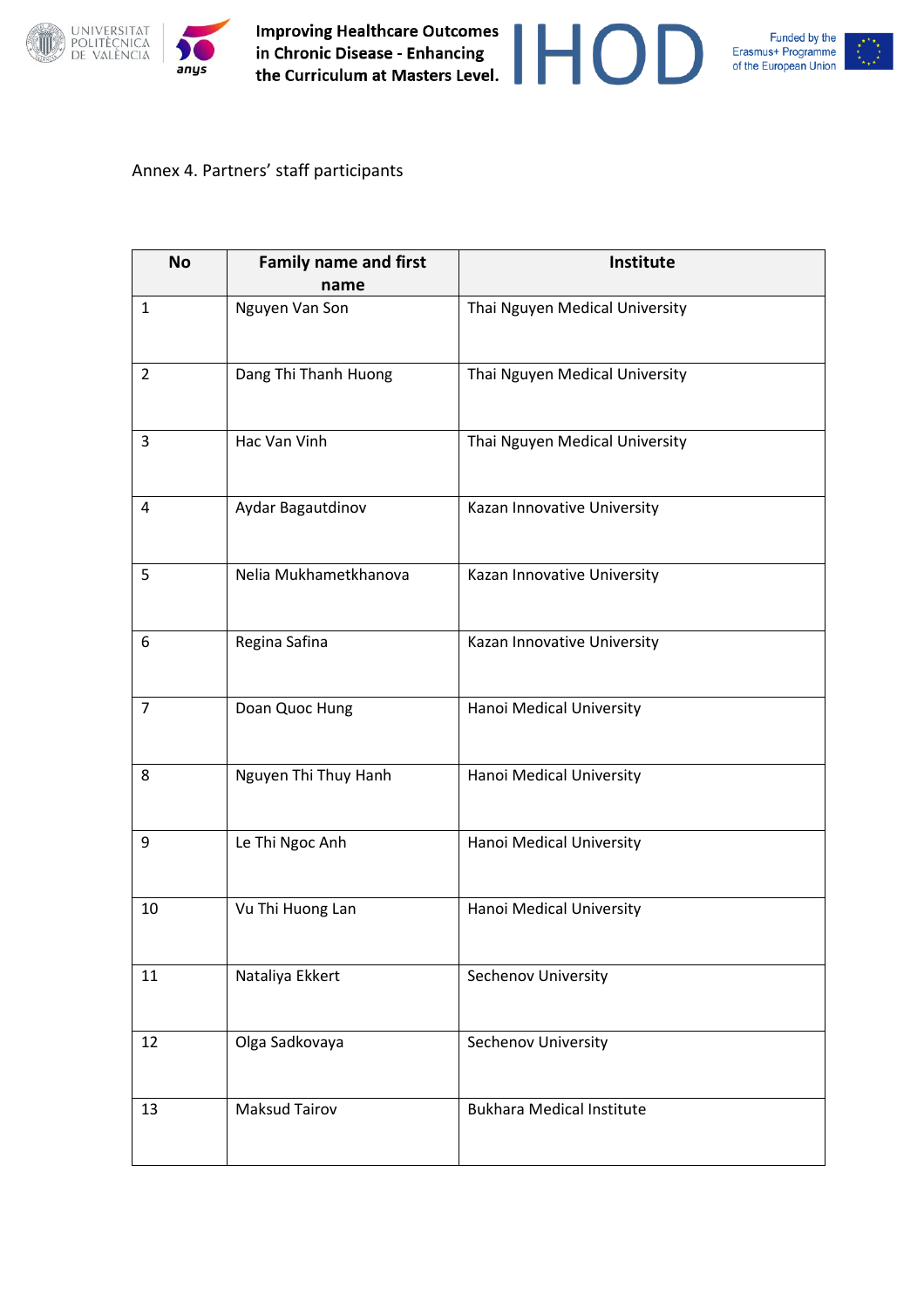









| 14 | Matluba Badritdinova | <b>Bukhara Medical Institute</b> |
|----|----------------------|----------------------------------|
| 15 | <b>Utkir Abidov</b>  | <b>Bukhara Medical Institute</b> |
| 16 | Regina Malykh        | <b>Tomsk Medical University</b>  |
| 17 | Anna Kovshirina      | <b>Tomsk Medical University</b>  |
| 18 | Vadim Poletika       | <b>Tomsk Medical University</b>  |
| 19 | Ilmira Urazalieva    | <b>Tashkent Medical Academy</b>  |
| 20 | Vadim Kumeiko        | Far Eastern Federal University   |
| 21 | Karina Shakhgeldian  | Far Eastern Federal University   |
| 22 | Petr Kuznetcov       | Far Eastern Federal University   |